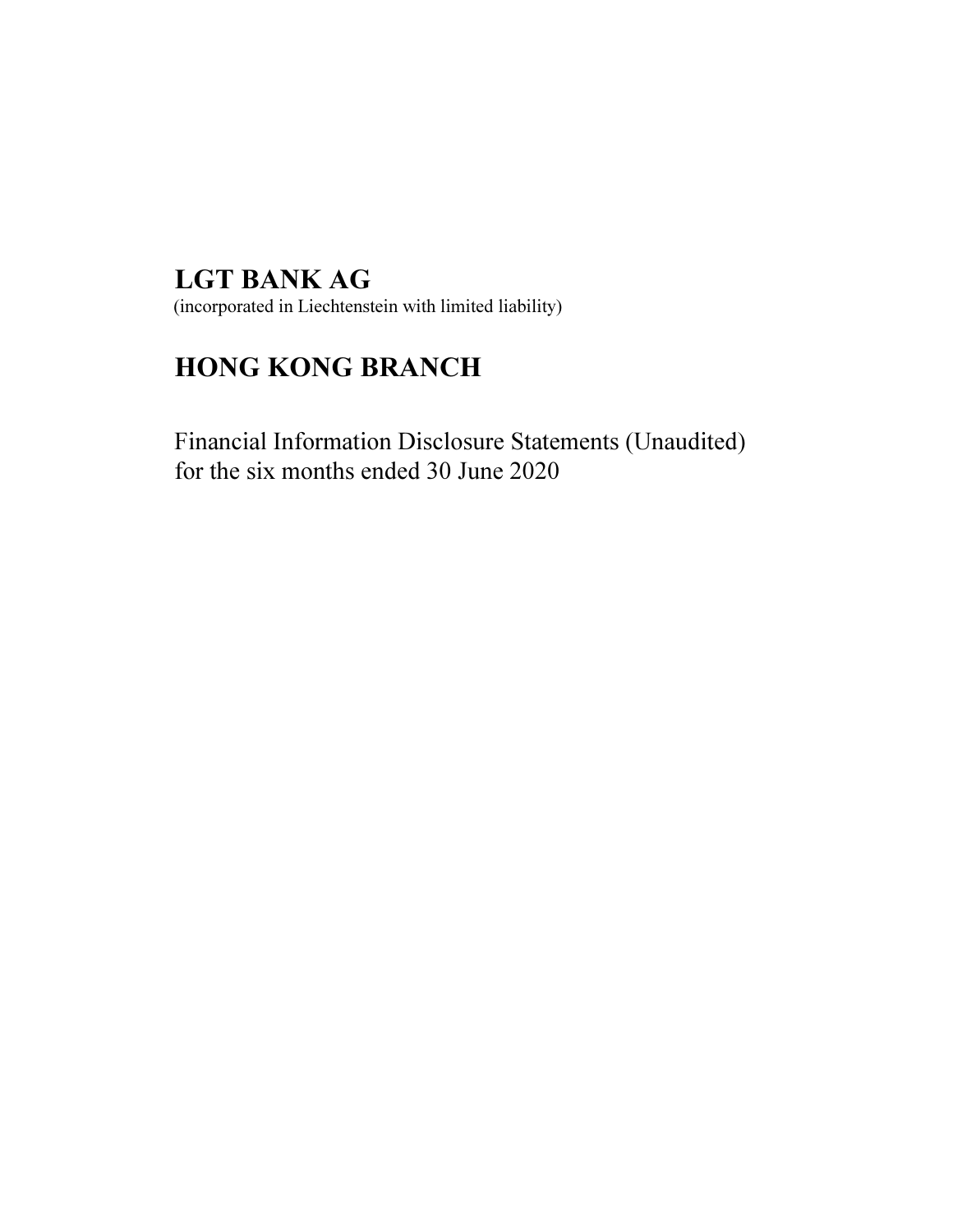### Section A : Branch Information

#### I Income Statement Information

(in thousands of Hong Kong Dollars)

|                                                              |            | <b>Period ended</b> |            | Period ended |
|--------------------------------------------------------------|------------|---------------------|------------|--------------|
|                                                              |            | 30 Jun 2020         |            | 30 Jun 2019  |
| Interest income                                              |            | 359,234             |            | 608,603      |
| Interest expenses                                            |            | (207, 751)          |            | (444, 242)   |
| Other operating income                                       |            |                     |            |              |
| Gains less losses arising from trading in foreign currencies |            | 89,716              |            | 90,599       |
| Gains less losses on securities held for trading purposes    |            | 103,767             |            | 99,565       |
| Gains less losses from other trading activities              |            | 61,155              |            | 34,953       |
| Net fees and commission income                               |            |                     |            |              |
| Gross fees and commission income                             | 602,009    |                     | 473,650    |              |
| Gross fees and commission expenses                           | (108, 184) | 493,825             | (95, 323)  | 378,327      |
| Others                                                       |            | 107,086             |            | 109,570      |
| Operating income                                             |            | 1,007,032           |            | 877,375      |
| Operating expenses                                           |            |                     |            |              |
| Staff and rental expenses                                    | (545, 447) |                     | (511,085)  |              |
| Other expenses                                               | (341, 974) |                     | (308, 177) |              |
| (Charge) / release for other provisions                      | (9)        | (887, 430)          | 444        | (818, 818)   |
| Change in allowances for expected credit losses              |            | (5,630)             |            | (4,766)      |
| Profit before taxation                                       |            | 113,972             |            | 53,791       |
| Tax expense                                                  |            | (23, 888)           |            | (9,587)      |
| Profit after taxation                                        |            | 90,084              |            | 44,204       |
|                                                              |            |                     |            |              |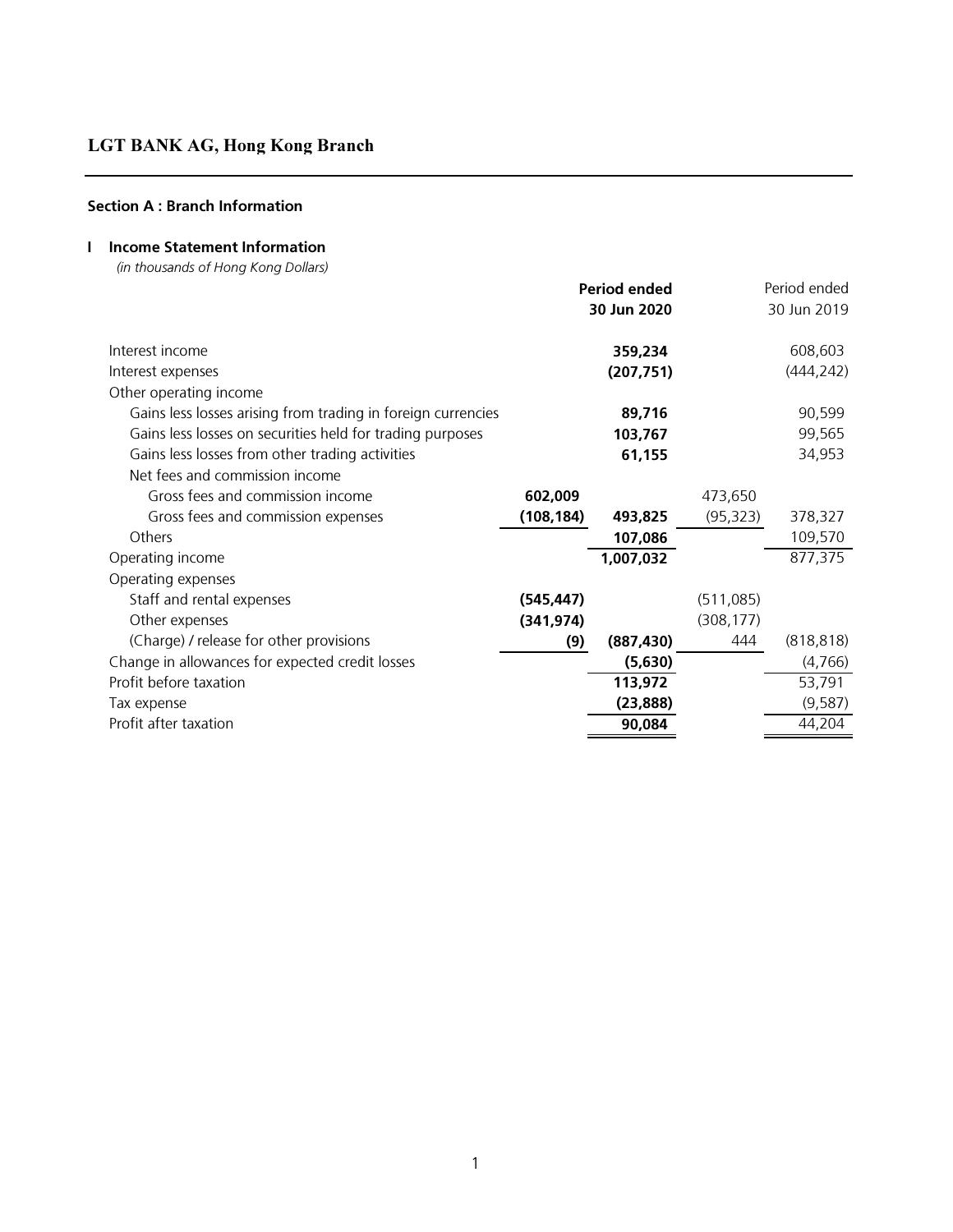## II Balance Sheet Information

| (in thousands of Hong Kong Dollars)                  |             |             |
|------------------------------------------------------|-------------|-------------|
|                                                      | 30 Jun 2020 | 31 Dec 2019 |
| <b>Assets</b>                                        |             |             |
| Due from Exchange Fund                               | 447,501     | 374,645     |
| Cash and balances with banks                         | 6,009,013   | 5,764,726   |
| Amount due from overseas offices of the institution  | 24,452,933  | 27,312,098  |
| Investment securities                                | 5,156,860   | 4,883,385   |
| Loans and receivables                                | 18,994,048  | 19,341,858  |
| <b>Fixed assets</b>                                  | 440,219     | 504,045     |
| Intangible assets                                    | 1,240,890   | 1,274,457   |
| <b>Total assets</b>                                  | 56,741,464  | 59,455,214  |
|                                                      |             |             |
| <b>Liabilities</b>                                   |             |             |
| Deposits and balances from banks                     | 99,237      | 100,763     |
| Deposit from customers                               |             |             |
| Demand deposits and current accounts                 | 9,991,209   | 7,880,324   |
| Time, call and notice deposits                       | 34,979,135  | 39,585,297  |
| Amount due to overseas offices of the institution    | 9,328,995   | 10,022,102  |
| Provision for commitments and contingent liabilities | 9           |             |
| Other liabilities                                    | 2,342,879   | 1,866,728   |
| <b>Total liabilities</b>                             | 56,741,464  | 59,455,214  |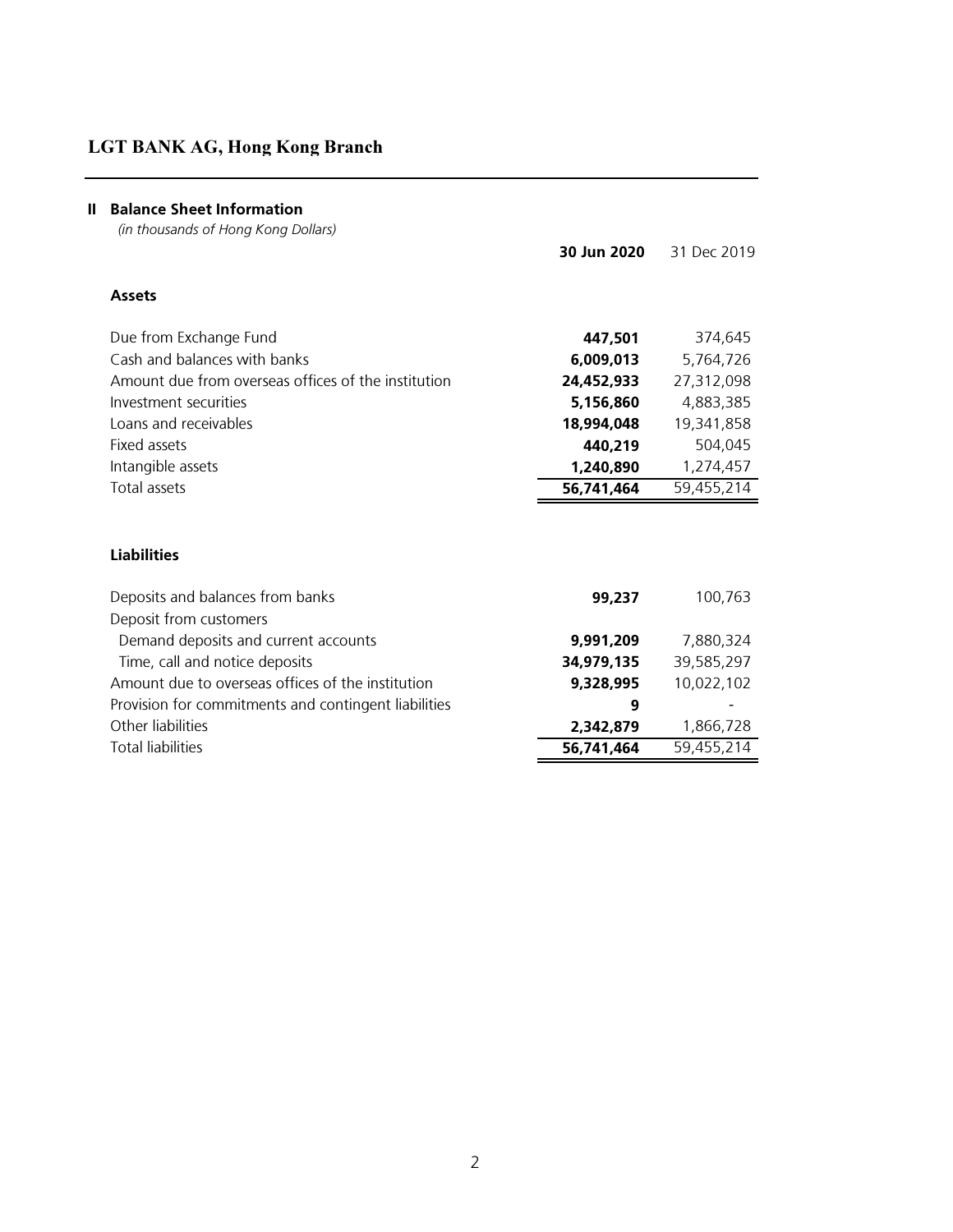#### III Additional Balance Sheet Information

(in thousands of Hong Kong Dollars)

(1) Cash and balances with banks

|     |                                             | 30 Jun 2020 | 31 Dec 2019 |
|-----|---------------------------------------------|-------------|-------------|
|     | Cash and balances with banks                | 6,011,215   | 5,766,067   |
|     | Less: Allowances for expected credit losses | (2,202)     | (1, 341)    |
|     |                                             | 6,009,013   | 5,764,726   |
|     |                                             |             |             |
|     |                                             |             |             |
| (2) | Loans and receivables                       | 30 Jun 2020 | 31 Dec 2019 |
|     |                                             |             |             |
|     | Loans and advances to customers             | 17,523,990  | 18,337,943  |
|     | Loans and advances to banks                 | 475,650     | 316,510     |
|     | Less:                                       |             |             |
|     | Allowances for expected credit losses       | (5, 397)    | (628)       |
|     |                                             | 17,994,243  | 18,653,825  |
|     | Accrued interest receivables                | 30,356      | 65,366      |
|     | Unrealized gains on derivative instruments  | 847,167     | 476,768     |
|     | Other accounts                              | 122,282     | 145,899     |
|     |                                             | 999,805     | 688,033     |
|     |                                             |             |             |
|     |                                             | 18,994,048  | 19,341,858  |

(3) The breakdown of gross amount of loans and advances to customers by industry sectors and the corresponding balances covered by collateral or other security:

|                                                                                 | 30 Jun 2020            |                                            | 31 Dec 2019            |                                     |  |
|---------------------------------------------------------------------------------|------------------------|--------------------------------------------|------------------------|-------------------------------------|--|
|                                                                                 | Outstanding<br>balance | <b>Balance</b><br>covered by<br>collateral | Outstanding<br>balance | Balance<br>covered by<br>collateral |  |
| Loans and advances for use in Hong Kong<br>Industrial, commercial and financial |                        |                                            |                        |                                     |  |
| Financial concerns<br><b>Individuals</b>                                        | 610,129                | 606,453                                    | 631,492                | 631,482                             |  |
| <b>Others</b>                                                                   | 4,138,746              | 4,138,549                                  | 4,646,456              | 4,640,093                           |  |
| Loans and advances for use outside Hong Kong                                    | 12,775,115             | 12,541,070                                 | 13,059,995             | 13,026,351                          |  |
|                                                                                 | 17,523,990             | 17,286,072                                 | 18,337,943             | 18,297,926                          |  |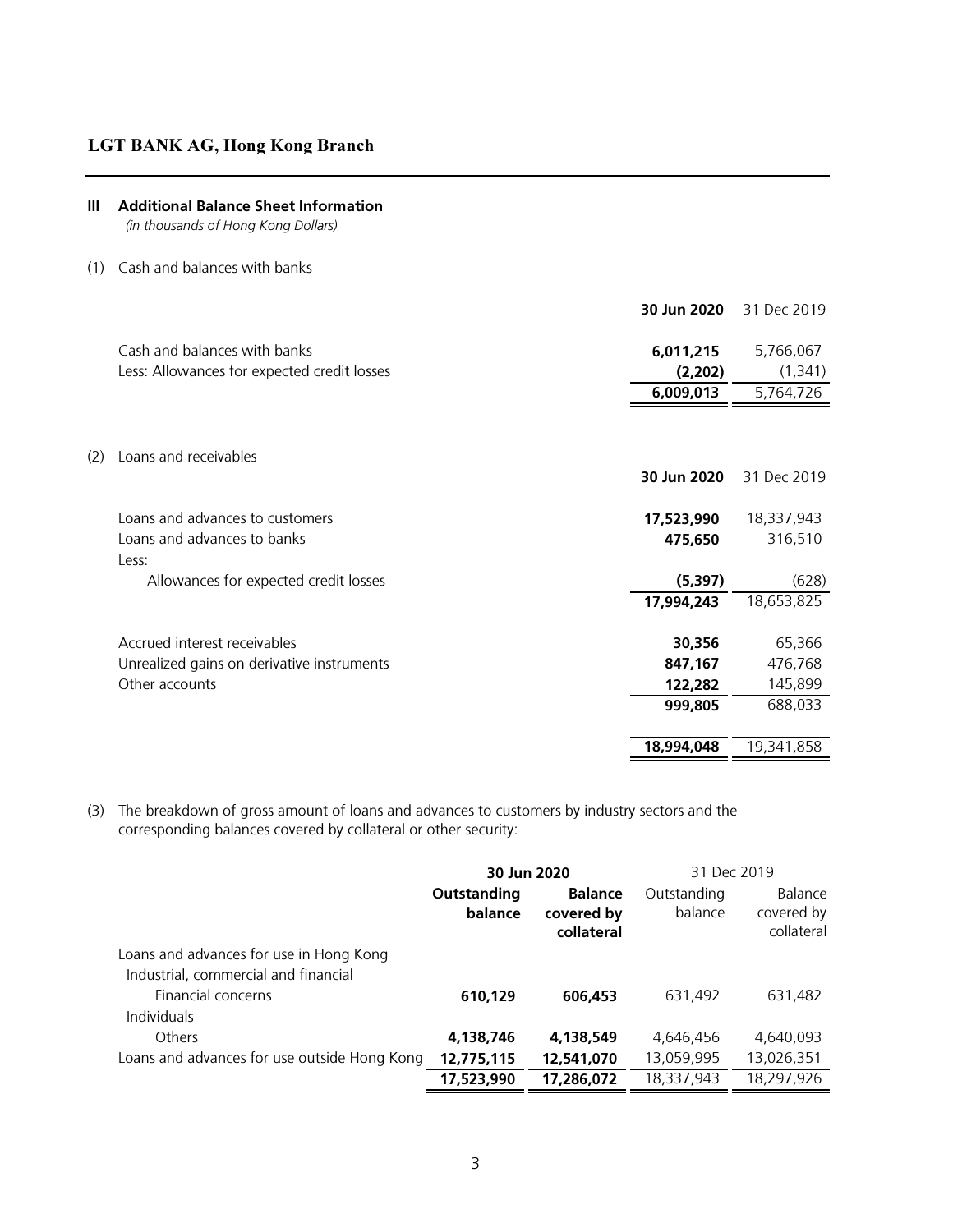#### III Additional Balance Sheet Information (continued)

(in thousands of Hong Kong Dollars)

(4) The table shows loans and advances to customers by major countries, amounting to not less than 10% of the aggregate loans and advances to customers:

|                        | 30 Jun 2020 |
|------------------------|-------------|
| British Virgin Islands | 8,083,013   |
| Hong Kong              | 4,883,215   |
|                        | 12,966,228  |
|                        | 31 Dec 2019 |
| British Virgin Islands | 6,145,351   |
| Hong Kong              | 6,249,503   |
|                        | 12,394,854  |

The above geographical analysis is based on the location of the counterparty after taking into account the recognized risk transfer as defined in Section 98 of the Banking (Disclosure) Rules ("BDR"). The transfer of risk applies when an advance is guaranteed by a party in a country which is different from that of the counterparty.

- (5) No allowances for loans and advances or other exposures of LGT HK have been set aside or maintained at the overseas head office as at 30 June 2020 and 31 December 2019.
- (6) Impaired financial assets are individually assessed assets which exhibit objective evidence of impairment on an individual basis. There were no impaired loans and advances to customers and banks, balances with banks as at 30 June 2020 and 31 December 2019.
- (7) There were no overdue loans and advances to customers and banks, balances with banks as at 30 June 2020 and 31 December 2019.
- (8) There were no repossessed assets, and no rescheduled loans and advances to customers and banks, balances with banks as at 30 June 2020 and 31 December 2019.
- (9) There were no overdue other assets at LGT HK as at 30 June 2020 and 31 December 2019.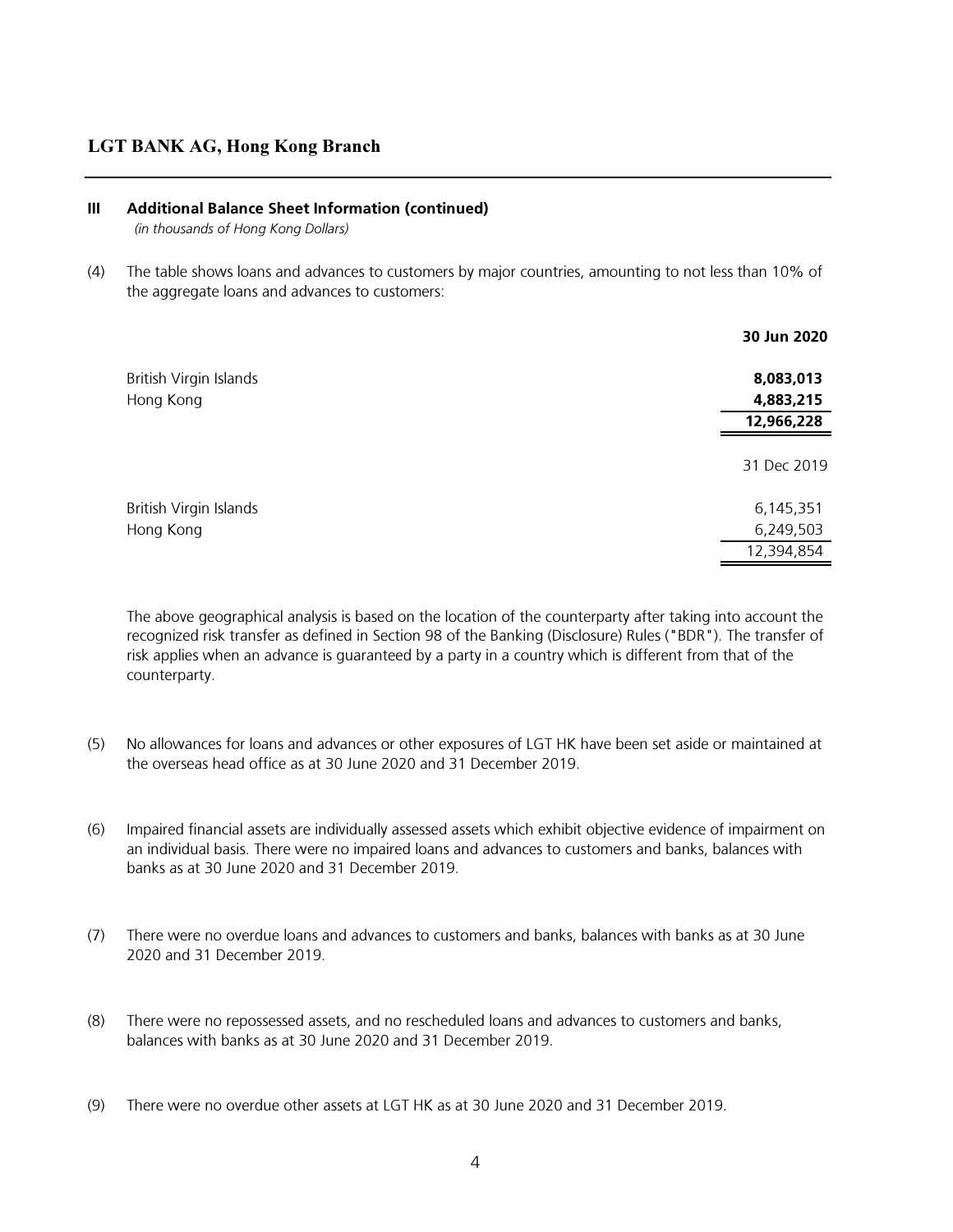#### IV International Claims

(in thousands of Hong Kong Dollars)

The table shows International claims by major countries or geographical segments, after taking into account any recognized risk transfer as defined in section 98 of the BDR, amounting to not less than 10% of the aggregate International claims:

|                                 |              |                              | Non-bank private sector              |                                        |              |
|---------------------------------|--------------|------------------------------|--------------------------------------|----------------------------------------|--------------|
|                                 |              | <b>Banks</b> Official Sector | Non-bank<br>financial<br>institution | <b>Non-financial</b><br>private sector | <b>Total</b> |
| 30 Jun 2020                     |              |                              |                                      |                                        |              |
| Developed countries<br>of which | 34,116,958   | 620,408                      | 876,226                              | 1,095,428                              | 36,709,020   |
| - Liechtenstein                 | 28,505,684   |                              | 14,589                               | 7,662                                  | 28,527,935   |
| Offshore centres                | 1,044,141    |                              | 1,307,054                            | 3,543,963                              | 5,895,158    |
| Developing Asia-Pacific         | 942,436      | 804                          | 429,405                              | 4,040,949                              | 5,413,594    |
|                                 |              |                              | Non-bank private sector              |                                        |              |
|                                 | <b>Banks</b> | <b>Official Sector</b>       | Non-bank<br>financial<br>institution | Non-financial<br>private sector        | Total        |
| 31 Dec 2019                     |              |                              |                                      |                                        |              |
| Developed countries<br>of which | 39,080,123   | 628,191                      | 1,607,102                            | 1,068,121                              | 42,383,537   |
| - Liechtenstein                 | 32,346,852   |                              | 42,715                               | 22,809                                 | 32,412,376   |
| Offshore centres                | 206,147      |                              | 124,995                              | 5,035,020                              | 5,366,162    |
| Developing Asia-Pacific         | 1,600,224    | 2,640                        | 246,695                              | 1,655,338                              | 3,504,897    |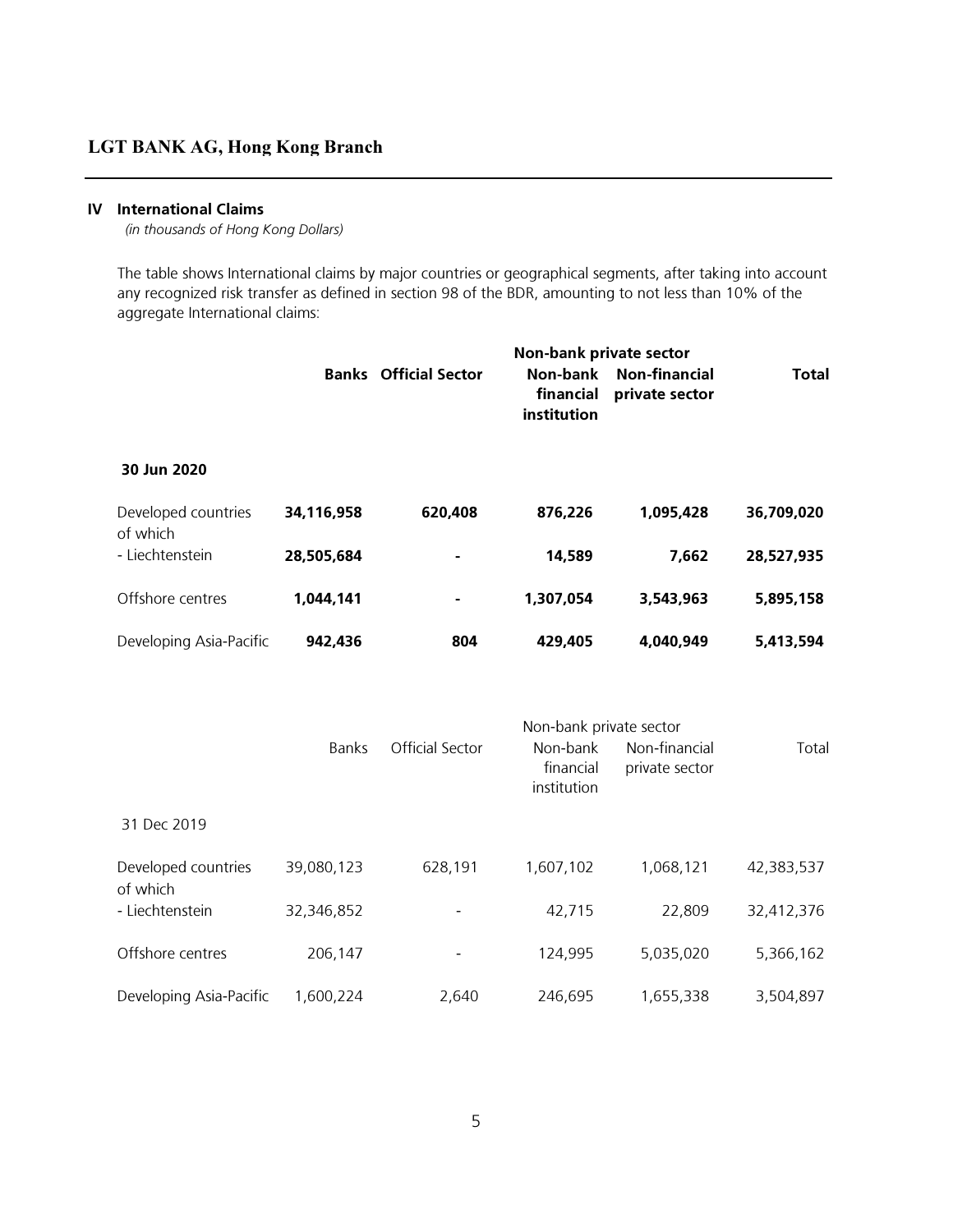### V Mainland Activities

(in thousands of Hong Kong Dollars, except ratios)

## The Non-bank Mainland Exposures are as follows:

| 30 Jun 2020                                                                                                                     | On-balance<br>sheet exposures sheet exposures | Off-balance | <b>Total</b> |
|---------------------------------------------------------------------------------------------------------------------------------|-----------------------------------------------|-------------|--------------|
| Type of Counterparties                                                                                                          |                                               |             |              |
| PRC nationals residing in Mainland China or other entities<br>incorporated in Mainland China and their subsidiaries and JVs     | 713,434                                       | 3,399       | 716,833      |
| Other counterparties where the exposures are considered by the<br>reporting institution to be non-bank Mainland China exposures | 114,242                                       | 3,706       | 117,948      |
| Total                                                                                                                           | 827,676                                       | 7,105       | 834,781      |
| Total assets after provision                                                                                                    | 56,741,455                                    |             |              |
| On-balance sheet exposures as percentage of total assets                                                                        | 1.46%                                         |             |              |

| 31 Dec 2019                                                                                                                     | On-balance<br>sheet exposures | Off-balance<br>sheet exposures | Total   |
|---------------------------------------------------------------------------------------------------------------------------------|-------------------------------|--------------------------------|---------|
| Type of Counterparties                                                                                                          |                               |                                |         |
| PRC nationals residing in Mainland China or other entities<br>incorporated in Mainland China and their subsidiaries and JVs     | 631,520                       | 3.454                          | 634,974 |
| Other counterparties where the exposures are considered by the<br>reporting institution to be non-bank Mainland China exposures | 127,168                       | 2.344                          | 129,512 |
| Total                                                                                                                           | 758,688                       | 5.798                          | 764,486 |
| Total assets after provision                                                                                                    | 59,455,214                    |                                |         |
| On-balance sheet exposures as percentage of total assets                                                                        | 1.28%                         |                                |         |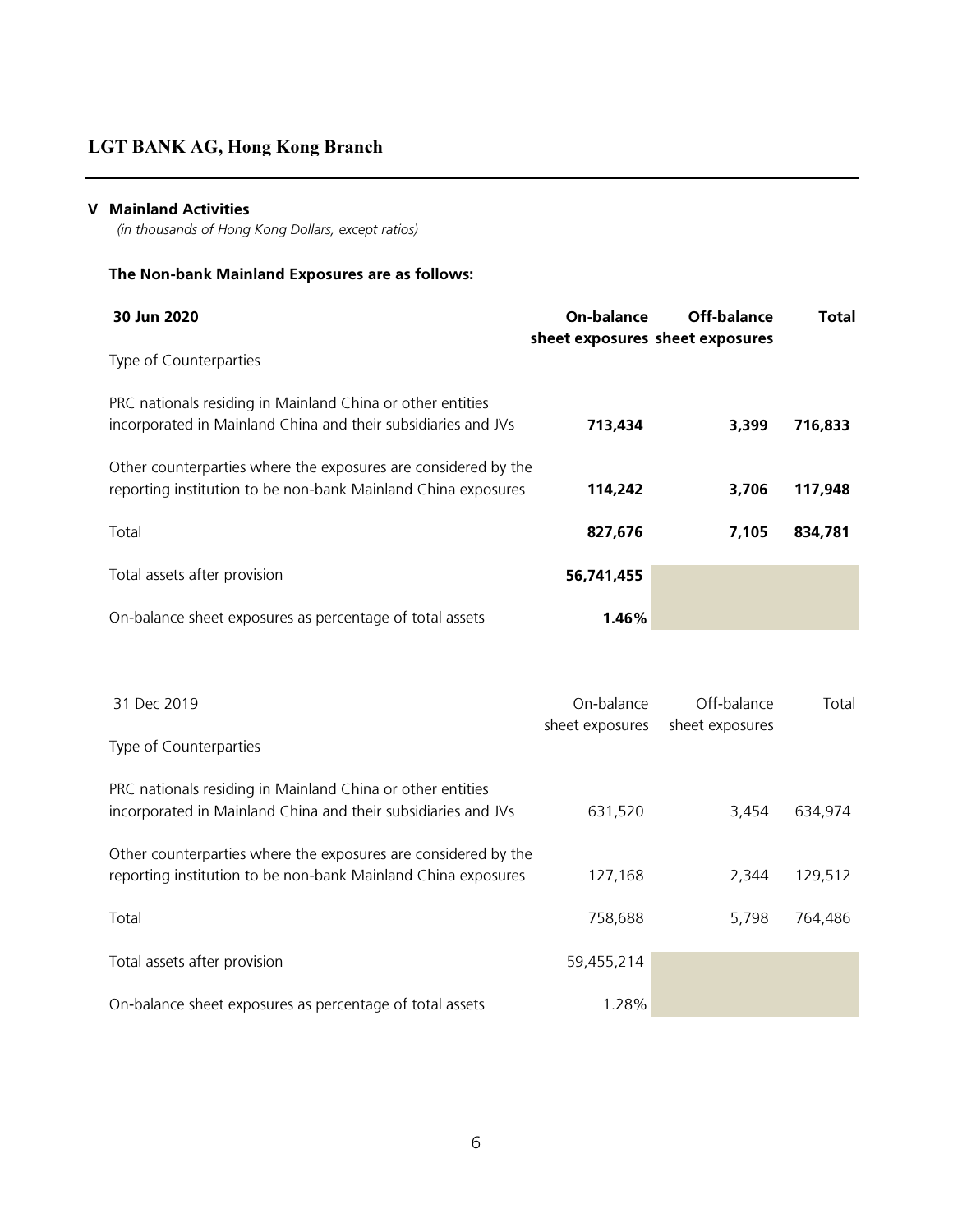#### VI Currency Risk

(in thousands of Hong Kong Dollars)

| 30 Jun 2020                                                                                   | <b>USD</b>                                               | <b>CHF</b>                                        |
|-----------------------------------------------------------------------------------------------|----------------------------------------------------------|---------------------------------------------------|
| Spot assets<br>Spot liabilities<br>Forward purchases<br>Forward sales<br>Net options position | 33,416,927<br>(33, 405, 235)<br>8,627,874<br>(8,631,562) | 1,473,822<br>(1,485,220)<br>974,244<br>(961, 031) |
| Net long (or net short) position                                                              | 8,004                                                    | 1,815                                             |
| 31 Dec 2019                                                                                   | <b>USD</b>                                               | <b>CHF</b>                                        |
| Spot assets                                                                                   | 35,057,304                                               | 1,591,191                                         |
| Spot liabilities                                                                              | (35,061,082)                                             | (1,604,015)                                       |
| Forward purchases                                                                             | 10,380,873                                               | 2,164,171                                         |
| Forward sales                                                                                 | (10, 316, 512)                                           | (2, 152, 207)                                     |
| Net options position                                                                          |                                                          |                                                   |
| Net long (or net short) position                                                              | 60,583                                                   | (860)                                             |

At 30 Jun 2020, USD and CHF (31 Dec 2019: USD) constitute 10% or more of the total net position in all foreign currencies. There were no foreign currency net structural positions as at 30 Jun 2020 and 31 Dec 2019.

Net options position is calculated on the basis of delta-weighted positions of all foreign exchange options contracts.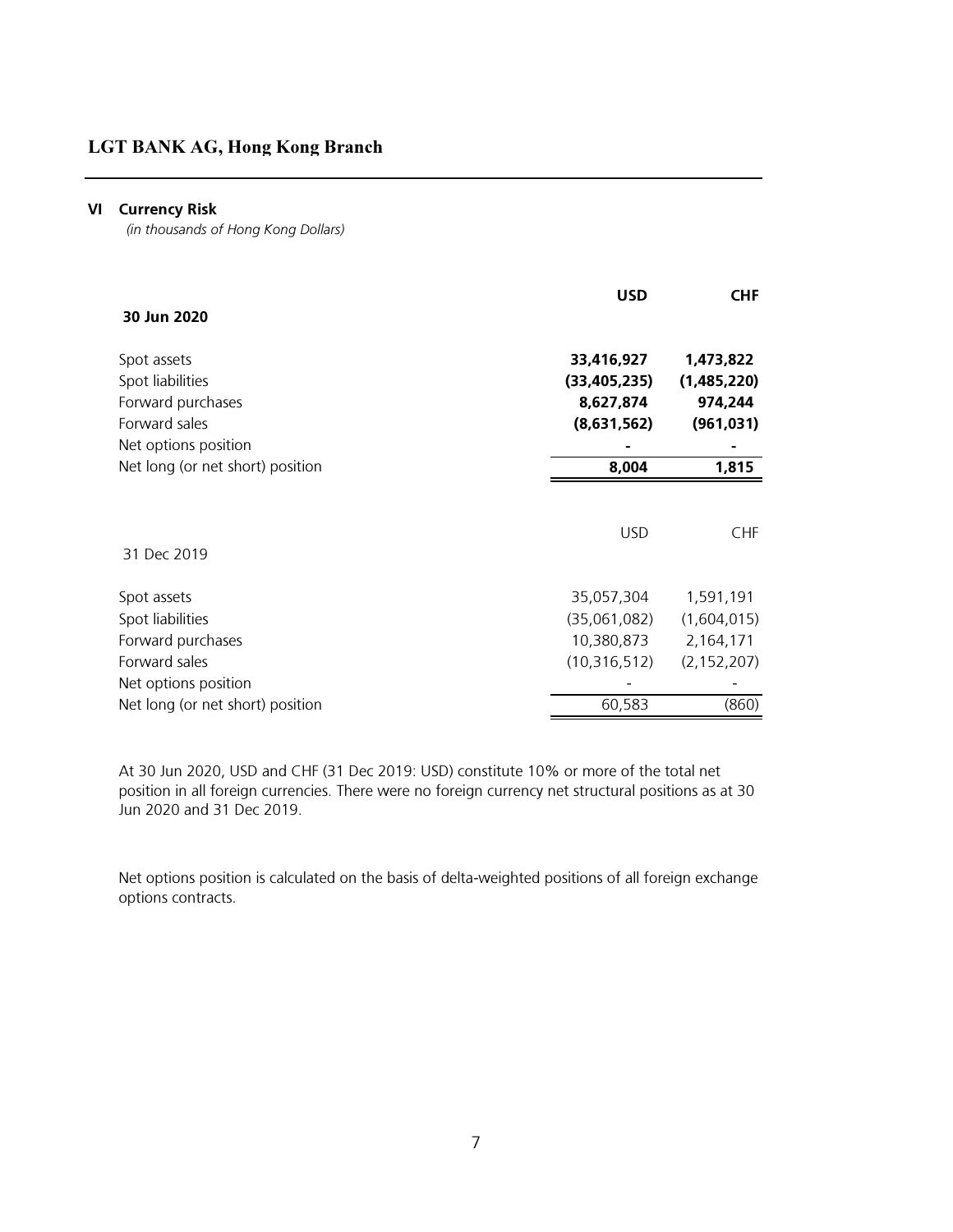#### VII Off-Balance Sheet Exposures

(in thousands of Hong Kong Dollars)

|                                                   |            | <b>30 Jun 2020</b> 31 Dec 2019 |
|---------------------------------------------------|------------|--------------------------------|
| Contingent Liabilities and Commitments            |            |                                |
| <b>Contractual Amount</b>                         |            |                                |
| Direct credit substitutes                         | 373,682    | 510,062                        |
| Transaction-related contingent items              | 3,772      | 3.792                          |
| Amount owing on partly paid shares and securities | 409,482    | 499.131                        |
| Other commitments                                 | 22,327,934 | 25,546,785                     |
|                                                   |            |                                |

The contractual amounts represent the amount at risk should the contract be fully drawn upon the client default.

|                                  | 30 Jun 2020 | 31 Dec 2019 |
|----------------------------------|-------------|-------------|
| <b>Derivatives</b>               |             |             |
| Contractual / Notional Amount    |             |             |
| Exchange rate and gold contracts | 39,493,228  | 42,082,588  |
| Interest rate contracts          | 1,233,978   | 1,143,761   |
| Equity contracts                 | 10,478,174  | 8.561.911   |
| <b>Others</b>                    | 813,399     | 1,727,840   |
|                                  | 52,018,779  | 53,516,100  |

|                                  | 30 Jun 2020                 |                                         |                      | 31 Dec 2019               |  |
|----------------------------------|-----------------------------|-----------------------------------------|----------------------|---------------------------|--|
|                                  | <b>Fair value</b><br>assets | <b>Fair value</b><br><b>liabilities</b> | Fair value<br>assets | Fair value<br>liabilities |  |
| Exchange rate and gold contracts | 275,671                     | 267,663                                 | 276,599              | 268,279                   |  |
| Interest rate contracts          | 30,765                      | 30,195                                  | 15,609               | 15,031                    |  |
| Equity contracts                 | 525,647                     | 525,647                                 | 157,400              | 157,400                   |  |
| Others                           | 15,084                      | 15,031                                  | 27,160               | 27,137                    |  |
|                                  | 847,167                     | 838,536                                 | 476,768              | 467,847                   |  |

The contractual / notional amounts of derivatives indicate the volume of transactions outstanding at the balance sheet date; they do not represent amount at risk.

The contractual amounts and fair values of the above derivatives are shown on a gross basis with no offsetting presentation due to bilateral netting agreements.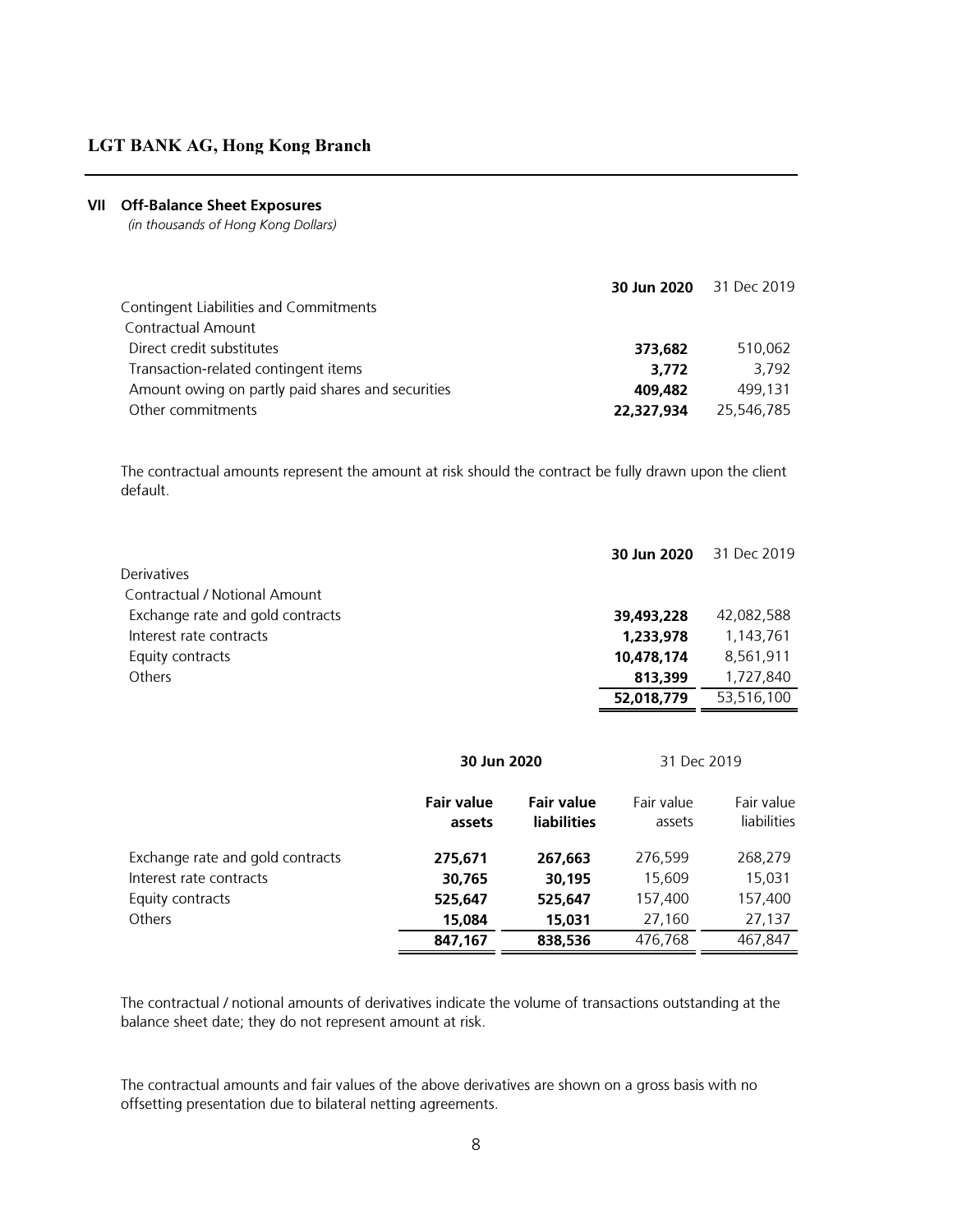#### VIII Liquidity

|                                             | For the quarter ended |             |
|---------------------------------------------|-----------------------|-------------|
|                                             | 30 Jun 2020           | 30 Jun 2019 |
| Average liquidity maintenance ratio ("LMR") | 64.64%                | 61.49%      |

The average LMR is calculated based on the arithmetic mean of the Branch's average LMR for each calendar month in that quarter, as reported in the liquidity position return submitted to the Hong Kong Monetary Authority.

#### IX Disclosure on Remuneration

With reference to HKMA Supervisory Policy Manual CG-5, "Guideline on a sound remuneration system", remuneration information is disclosed by LGT Bank AG, hence it is not separately disclosed by LGT HK. For details on LGT Bank AG remuneration information, please refer to its Annual Report.